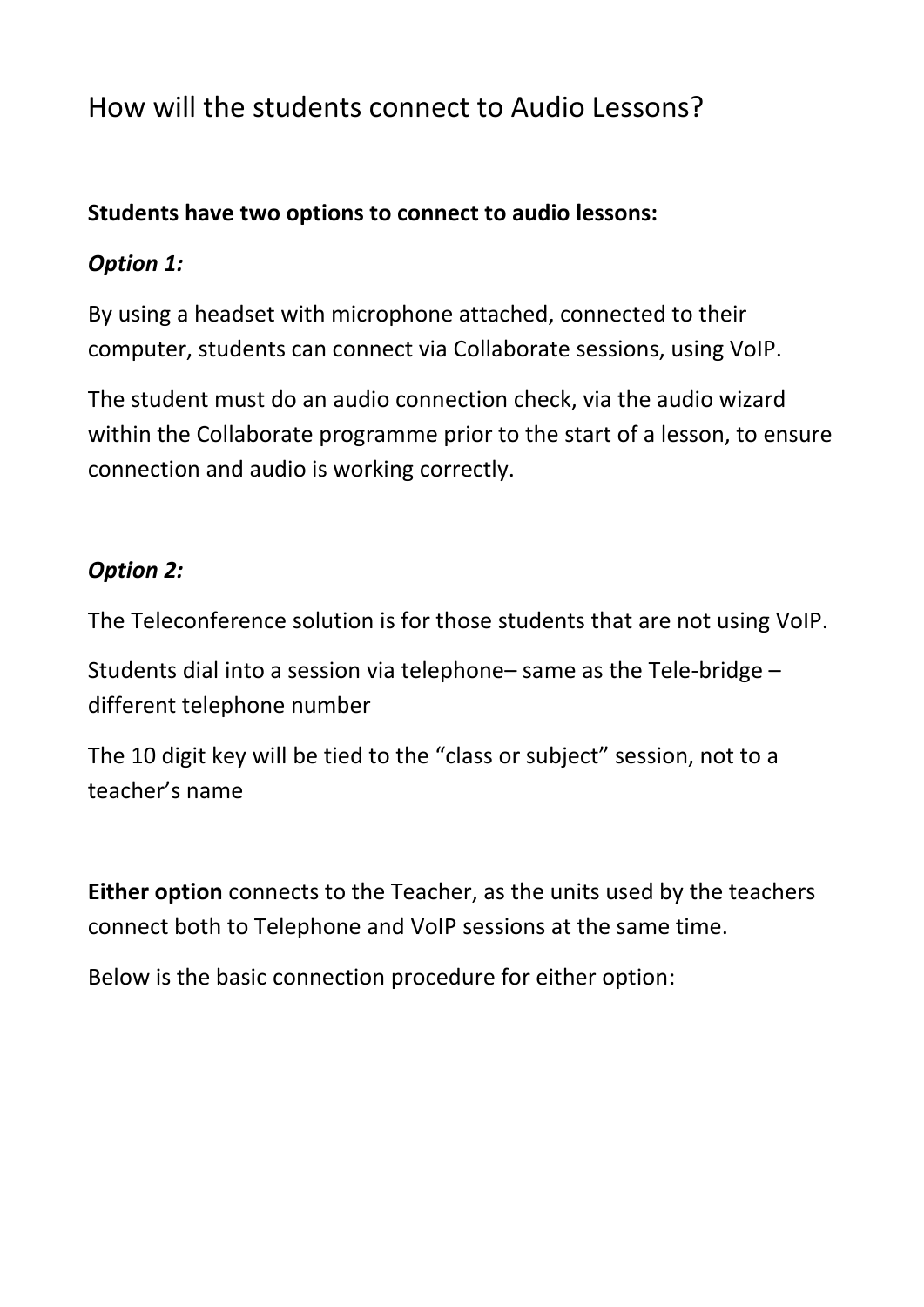# Student connecting via ViOP in Collaborate Session

### **Connect to Collaborate Session**

- You must have your headset connected and working prior to connection.
- Test by seeing if you can hear music through the headphones. (if you cannot hear music, check that the headset is set as default and working under Start-control Panel -Sounds.)
- $\bullet$  In web-browser (Internet explorer) connect to logon page at [https://iconnect.eq.edu.au.](https://iconnect.eq.edu.au/)
- Logon with MIS id.
- On sessions page type *ctsde* and click the search button to find our schools sessions.
- From the reduced pages find your teacher's session for that day. (Blue means current – Grey is non-current sessions) (There is a *CTSDE:Test Site* set up to allow you to test your connection at any time)
- Click the hyperlink to start connection to sessions.
- Type *distance* as password and click logon.
- Click *open* when box pops up.
- Agree to protocol and select connection speed of wireless.
- Your name should now appear in the left hand participant's box.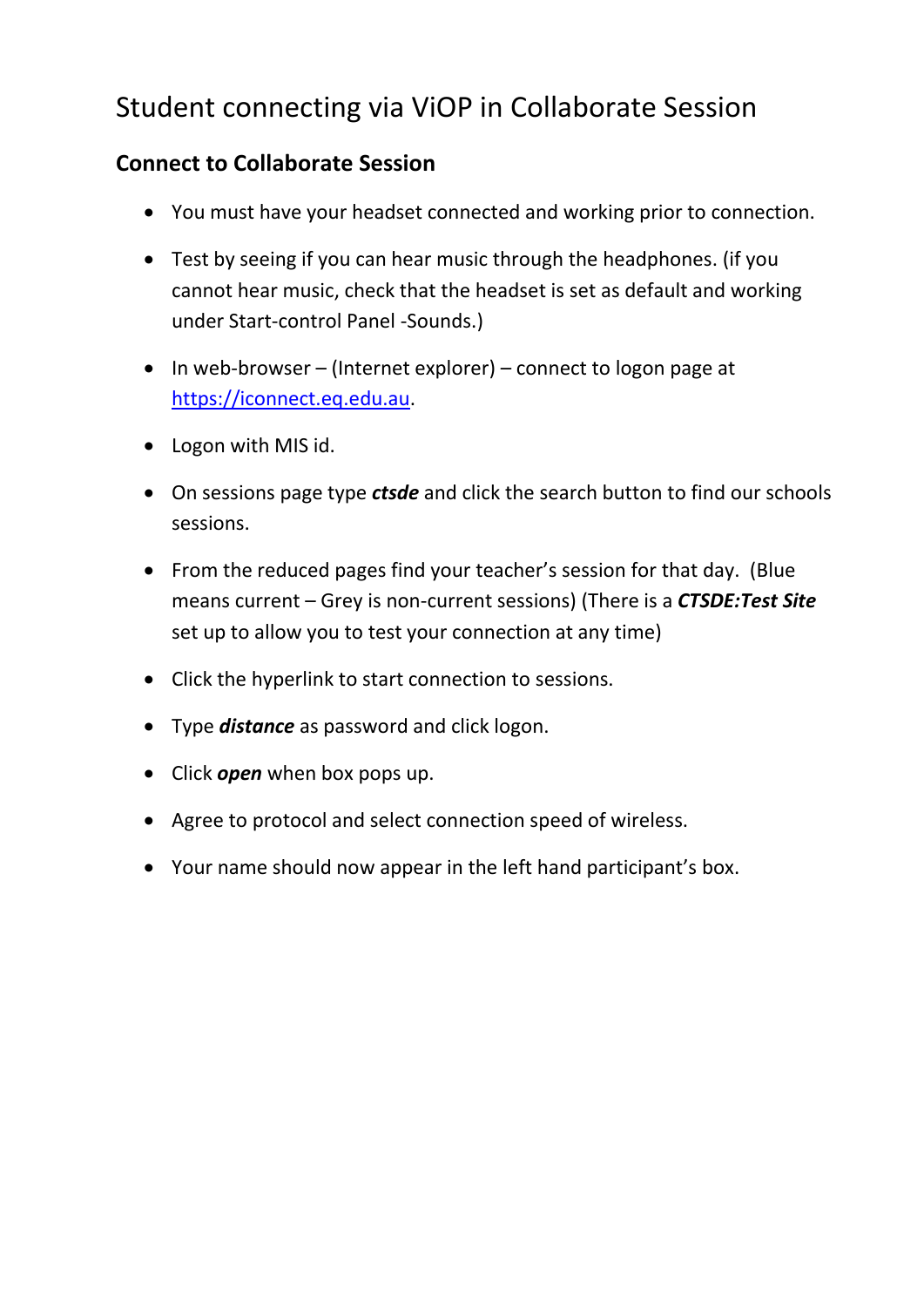## **To Check Audio connection:**

- Once in Collaborate session
- To check your audio connection, click Tools- Audio Audio Setup Wizard.
- Select the headset and click ok.
- Test to see if you can hear.by clicking play.
- Click stop if you can hear the instructions.
- If all was well click yes and move on to the next step, if not repeat, selecting a different item for selection and repeat process.
- Again select the headset you have connected, then click OK
- You select a single talker and click record start to speak and the bar should mirror your speech in colour. Click stop
- Click Play and you should be able to hear what you have recorded. Click stop.
- If all was successful, click yes. If not, repeat process perhaps checking connection of headset or the items you choose as the Headset you are to use.

To use the audio, ensure the teacher has given you a microphone next to your name. If not communicate via the message box, to request the teacher to issue microphone access.

The microphone image at bottom of the session page, should be down when off. Click to speak and it will move to the up position. The sound may need to be adjusted, via the sliding bars, so your teacher can hear you and you can hear them.